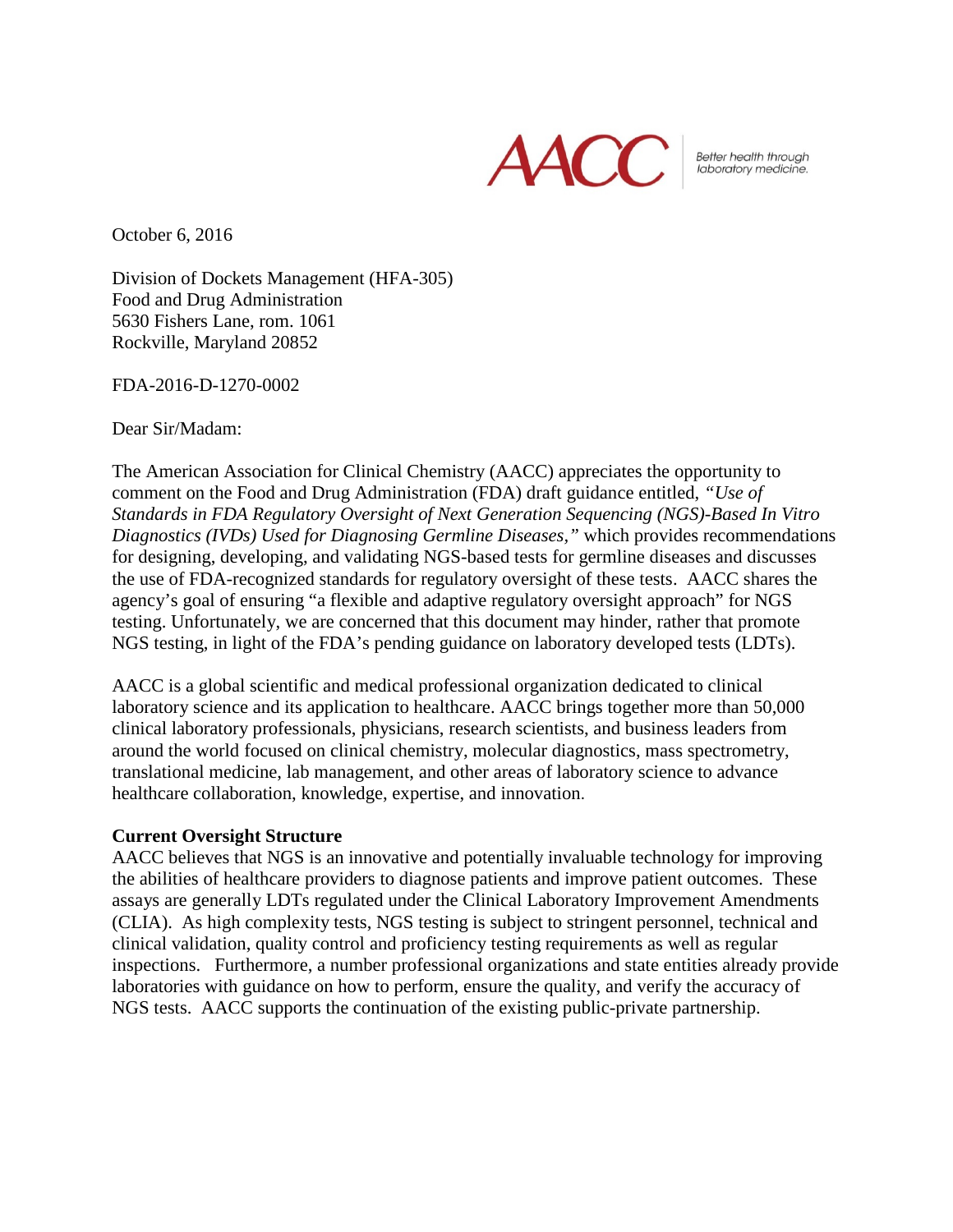FDA October 6, 2016 Page Two

### **Technological Advances**

AACC is also concerned that the FDA's proposed guidance could stifle ongoing efforts to expand and improve NGS technology. As the agency acknowledges, NGS testing will play an important role in advancing the President's Precision Medicine Initiative (PMI), which is designed to "accelerate biomedical discoveries and provide clinicians with new tools, knowledge, and therapies to select which treatment will work best for which patients." Creating new regulatory barriers for clinical laboratories (assuming the FDA moves forward with its LDT guidance), such as requiring them to obtain agency approval or clearance before introducing advances in NGS testing, may impede technological improvements and hinder PMI. AACC does not believe additional guidance is needed at this time. We offer some specific comments regarding the FDA draft guidance below.

# **Standards for Analytical Validation**

The FDA states that it's "unaware of any existing, comprehensive standards for analytical validation applicable to NGS-based tests for germline diseases that it believes could be used to help provide a reasonable assurance of the safety and effectiveness of these tests." This is not accurate. There are current guidelines available for both inherited disease and somatic alterations in Oncology. For example, the American College of Medical Genetics and Genomics (ACMG) has published guidelines as well as New York State. In addition, the College of American Pathologists (CAP) Molecular Pathology checklist contains a section on NGS testing. General guidelines for analytical validation of clinical diagnostic assays are also available from the Joint Commission and can be adapted to NGS testing. There is sufficient guidance available to clinical laboratories to analytically validate their NGS-based tests.

#### **Test Design Consideration**

FDA states that "examples of common clinical uses under the broad indications for use statement considered here include: aid in diagnosing children with signs and symptoms of developmental delay or intellectual disability, patients with undiagnosed diseases, patients with hereditary cancer syndromes, etc." FDA should clarify that in regards to hereditary cancers, test developers should specify the specific application - either diagnostic or screening - since the quality metrics can be different. The agency also lists examples of target populations. We suggest that ethnic variability be included as one of the one of the considerations for determining the target populations.

The FDA further states that "a test intended to diagnose suspected genetic disorders in newborns may use WES rather than a more restricted panel of genes with well-defined clinical significance. In such a case, the test may be configured to report only a subset of genes from WES that may be related to suspected disease(s) or other condition(s) based on a patient's phenotype, clinical presentation, and previous available test results for the patient." We believe that incidental findings should be discussed with the patient's physician since they need to be interpreted in the context of the patient's disease condition.